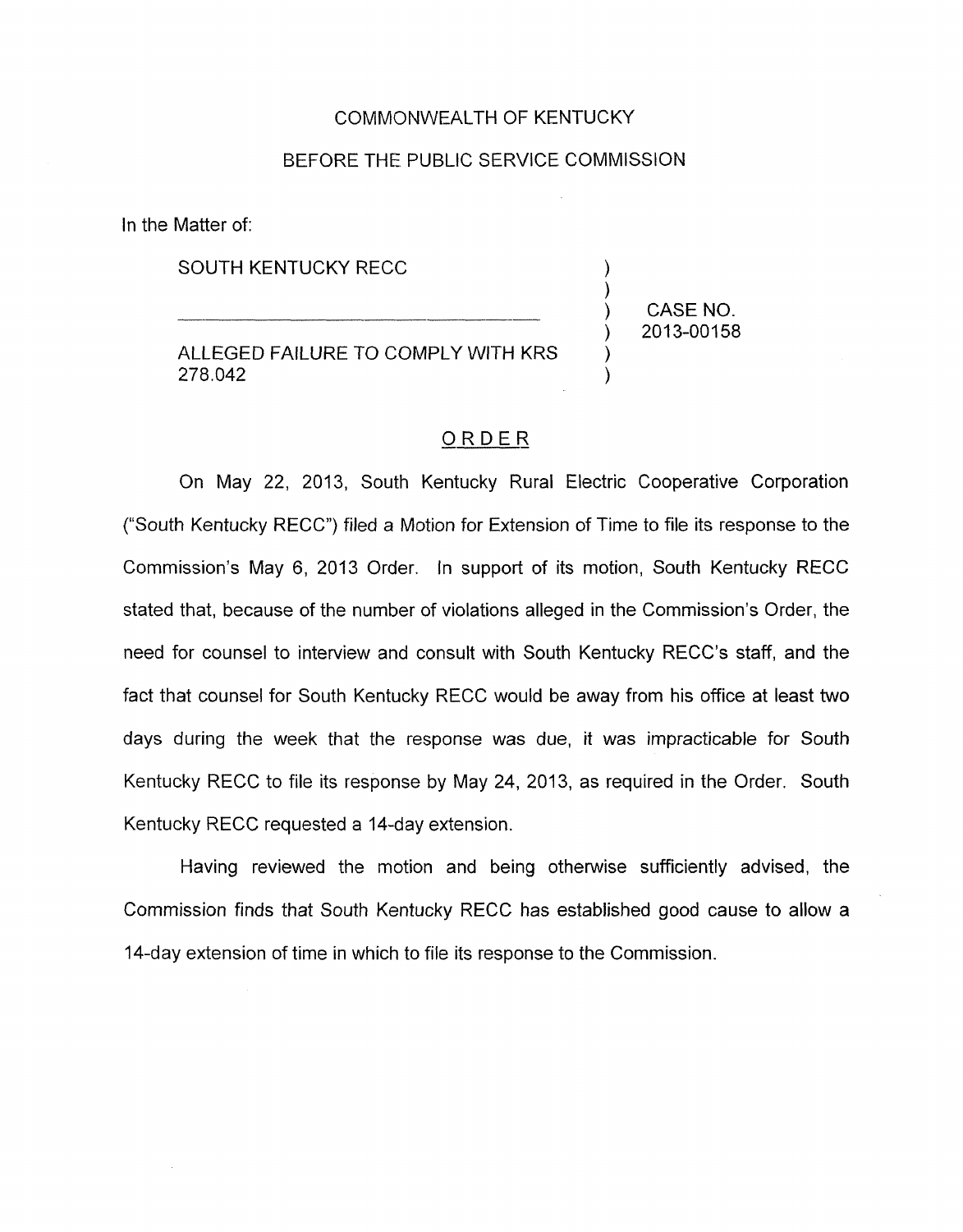IT IS THEREFORE ORDERED THAT:

- 1. South Kentucky RECC's motion for an extension of time is granted.
- 2. South Kentucky RECC shall file its response to the Commission's May 6,

2013 Order on or before June *7,* 2013.

By the Commission

 $\overline{\mathcal{M}}$ **ENTERED** MAY 2 8 2013 KENTUCKY PUBLIC <u>SERVICE</u>

**ATTEST Ve Director** 

Case **No.** 2013-00158